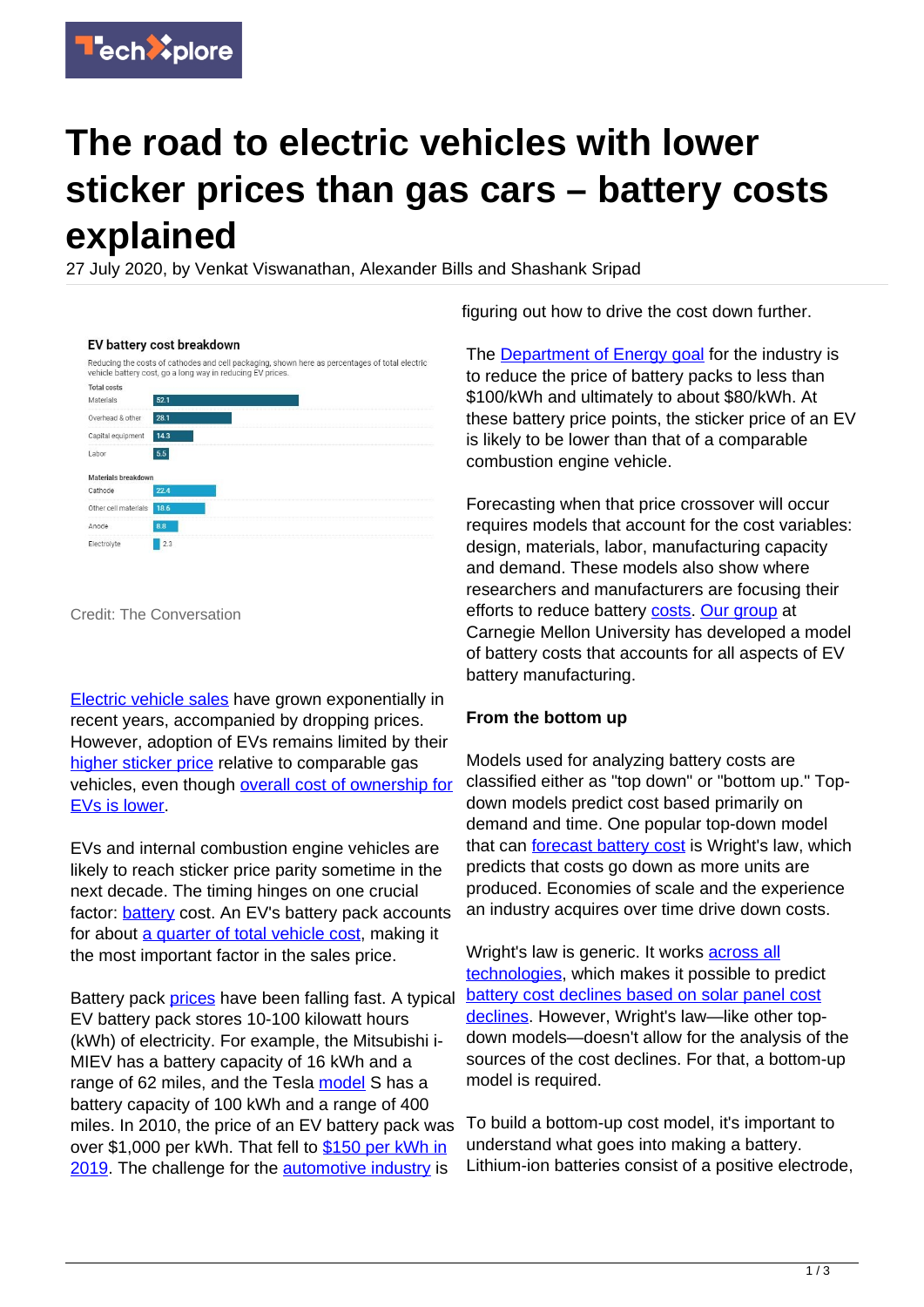

the cathode, a negative electrode, the anode and an specific energy because fewer cells are needed to electrolyte, as well as auxiliary components such as build a battery pack. This results in a lower cost for terminals and casing. other cell materials. Cobalt is the most expensive

Each component has a cost associated with its materials, manufacturing, assembly, expenses related to factory maintenance, and overhead costs. For EVs, batteries also need to be integrated into small groups of cells, or modules, which are then combined into packs.

Our [open source, bottom-up battery cost model](https://github.com/battmodels/BatteryCost)

follows the same structure as the battery manufacturing process itself. The model uses inputs to the battery manufacturing process as inputs to the model, including battery design specifications, commodity and labor [prices,](https://techxplore.com/tags/prices/) capital investment requirements like manufacturing plants and equipment, overhead rates and manufacturing volume to account for economies of scale. It uses these inputs to calculate manufacturing costs, material costs and overhead costs, and those costs are summed to arrive at the final cost.

#### **Cost-cutting opportunities**

Using our bottom-up cost [model](https://techxplore.com/tags/model/), we can break down the contributions of each part of the battery to vehicles requires forecasting a future trajectory of the total battery cost and use those insights to analyze the impact of battery innovations on EV cost. Materials make up the largest portion of the total battery cost, around 50%. The cathode accounts for around 43% of the materials cost, and 2025. other cell materials account for around 36%.

Improvements in cathode materials are the most important innovations, because the cathode is the largest component of battery cost. This drives strong [interest in commodity prices](https://www.mckinsey.com/~/media/mckinsey/industries/metals%20and%20mining/our%20insights/lithium%20and%20cobalt%20a%20tale%20of%20two%20commodities/lithium-and-cobalt-a-tale-of-two-commodities.ashx).

The most common cathode materials for electric vehicles are nickel cobalt aluminum oxide [used in](https://www.reuters.com/article/us-autos-tesla-batteries-exclusive/exclusive-teslas-secret-batteries-aim-to-rework-the-math-for-electric-cars-and-the-grid-idUSKBN22Q1WC) [Tesla vehicles](https://www.reuters.com/article/us-autos-tesla-batteries-exclusive/exclusive-teslas-secret-batteries-aim-to-rework-the-math-for-electric-cars-and-the-grid-idUSKBN22Q1WC), nickel manganese cobalt oxide used in [most other electric vehicles,](https://batteryuniversity.com/learn/article/types_of_lithium_ion) and lithium iron [original article](https://theconversation.com/the-road-to-electric-vehicles-with-lower-sticker-prices-than-gas-cars-battery-costs-explained-137196). phosphate [used in most electric buses](https://www.sustainable-bus.com/news/lfp-battery-industry-is-driven-by-chinese-electric-bus-market-reasons-for-a-dominance-bus/).

Nickel cobalt aluminum oxide has the lowest costper-energy-content and highest energy-per-unitmass, or specific energy, of these three materials. A low cost per unit of energy results from a high

material within the cathode, so formulations of these materials with less cobalt typically lead to cheaper batteries.

Inactive cell materials such as tabs and containers account for roughly 36% of the total cell materials cost. These other cell materials do not add energy content to the battery. Therefore, reducing inactive materials reduces the weight and size of battery cells without reducing energy content. This drives interest in improving cell design with innovations such as [tabless batteries](https://www.popularmechanics.com/science/a32433420/elon-musk-tesla-battery-cell-patent/) like those being teased by Tesla.

The battery pack cost also decreases significantly with an increase in the number of cells manufacturers produce annually. As more EV battery factories [come on-line,](https://www.benchmarkminerals.com/ev-battery-arms-race-enters-new-gear-with-115-megafactories-europe-sees-most-rapid-growth/) economies of scale and further improvement in battery manufacturing and design should lead to further cost declines.

### **Road to price-parity**

Predicting a timeline for price parity with ICE battery costs. We estimate that reduction in raw material costs, improvements in performance and learning by manufacturing together are likely to lead to batteries with pack [costs](https://techxplore.com/tags/costs/) below \$80/kWh by

Assuming batteries represent [a quarter of the EV](https://about.bnef.com/blog/electric-cars-reach-price-parity-2025/) [cost,](https://about.bnef.com/blog/electric-cars-reach-price-parity-2025/) a 100 kWh [battery](https://techxplore.com/tags/battery/) pack at \$75 per kilowatt hour yields a cost of about \$30,000. This should result in EV sticker prices that are lower than the sticker prices for comparable models of gaspowered cars.

This article is republished from [The Conversation](https://theconversation.com) under a Creative Commons license. Read the

Provided by The Conversation